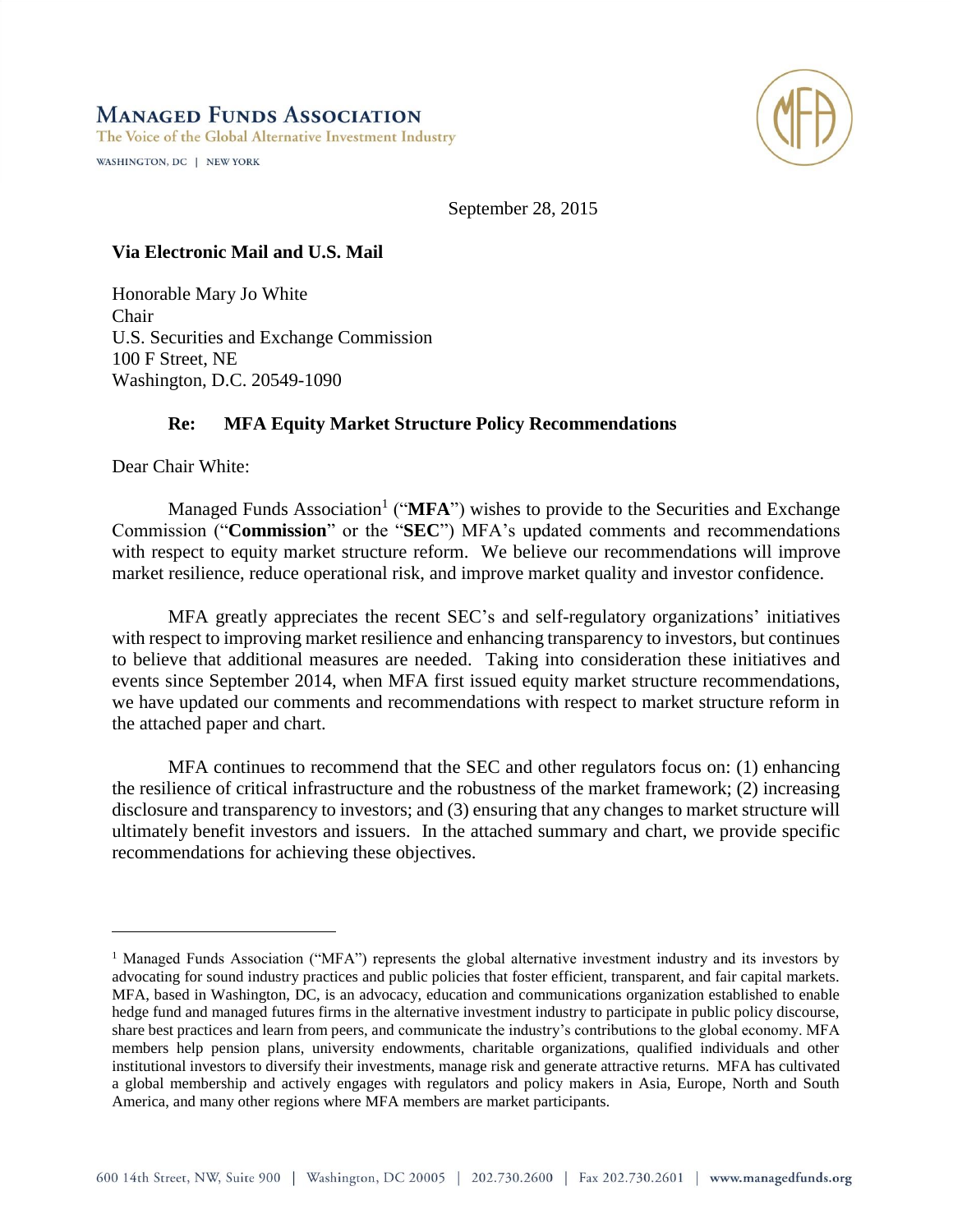Chair White September 28, 2015 Page **2** of **2**

Please let us know if you have questions or comments. We look forward to discussing our equity market structure policy recommendations with you or your staff. Please do not hesitate to contact Jennifer Han or the undersigned at (202) 730-2600 with questions or comments.

Respectfully submitted,

/s/ Stuart J. Kaswell

Stuart J. Kaswell Executive Vice President & Managing Director, General Counsel

Similar letters sent to:

The Hon. Luis A. Aguilar, Commissioner The Hon. Kara M. Stein, Commissioner The Hon. Michael S. Piwowar, Commissioner

Copies to:

Stephen Luparello, Director, Division of Trading & Markets David Shillman, Associate Director, Division of Trading and Markets Daniel Gray, Senior Special Counsel, Division of Trading and Markets

Enclosure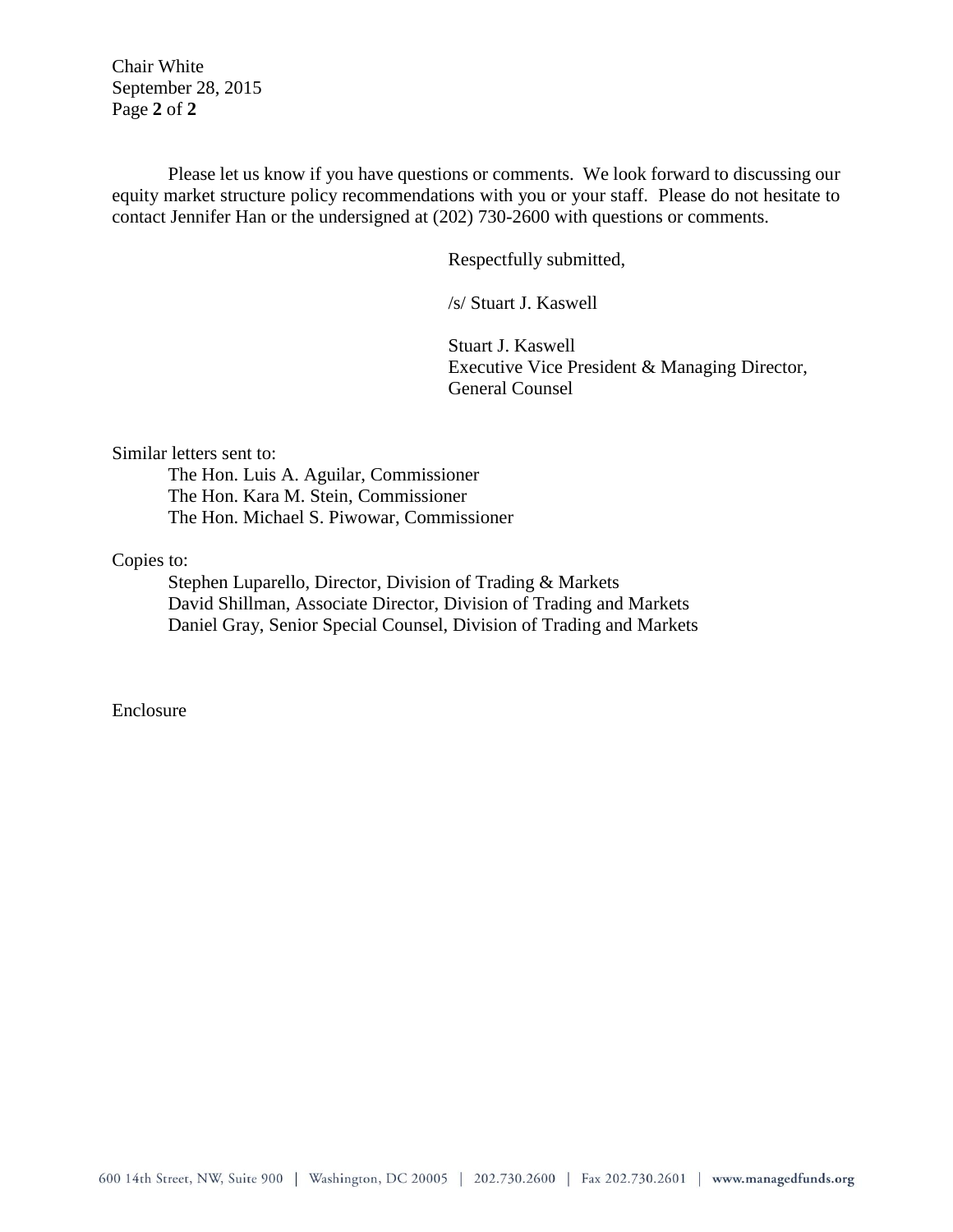# **W.S. EQUITY MARKET STRUCTURE** *A Year in Review and the Push for Continued Vigilance*

September 2015

### Executive Summary:

#### *Investor Engagement in Market Structure Reforms*

In September 2014, Managed Funds Association (MFA)<br>published policy recommendations focused on strengthening<br>the U.S. equity market structure by reducing operational<br>risk while improving the overall quality of the U.S. equ n September 2014, Managed Funds Association (MFA) published policy recommendations focused on strengthening the U.S. equity market structure by reducing operational risk while improving the overall quality of the U.S. equity disclosure and transparency. Maintaining a resilient, efficient and fair market is of paramount interest to MFA members and investors in private funds, which include pension plans, university endowments, charitable organizations, qualified individuals and other institutions. We commend the progress that has been made to various aspects of market structure since last year's recommendations, including improvement in the performance of the Securities Information Processors (SIPs), enhanced disclosures by exchanges on their use of market data feeds to match trades and on descriptions of order types, and the consideration by regulators to expand public reporting of off-exchange equity volume. Nevertheless, much important work remains to be done. MFA and its members urge the U.S. Securities and Exchange Commission (SEC) and other self-regulatory organizations (SROs) to continue to focus on reviewing and adopting key market structure reforms that will facilitate the capital raising function of markets and protect investors who provide that capital. Specifically, MFA makes the following recommendations, discussed further below.

(1) Enhancing the resilience of critical infrastructure and robustness of market framework by:

• Improving the reliability and oversight of consolidated market data;

• Developing contingency plans and interim processes to address unexpected trading halts and other events; and

• Reexamining at least every two years the parameters used to set circuit breakers and price collars for addressing market volatility, and amending such parameters as appropriate.

(2) Increasing disclosure and transparency to investors by:

• Requiring greater disclosures with respect to order handling; and

• Amending regulation to increase trading reporting and order information accuracy.

(3) Ensuring that any changes to market structure will ultimately benefit investors and issuers.

*Please see the following summary of equity market structure proposals for more details on MFA recommendations and regulatory actions, initiatives and industry proposals to date.*

### I. A Better Foundation:

### *Strengthening Resilience and Serving Investors*

In September 2014, MFA recommended that regulators primary focus should be to improve market resilience and risk management,

and we made several very specific recommendations. MFA also recommended that regulators increase disclosure and transparency both about basic price information that is available to all investors (the SIP) as well as about how their orders are handled. Finally, MFA recommended that the SEC engage in market structure changes only after careful and deliberate study through pilot programs with a clear focus on the impact on investors.

The Voice of the Global Alternative Investment Industry

**MANAGED FUNDS ASSOCIATION** 

MFA is encouraged by the regulatory standards that the SEC has implemented to enhance the robustness of our technological infrastructure, and the steps SIP plan participants have taken to reduce latency reductions and upgrade technology with respect to the SIPs. Finally, we commend efforts by the SROs to provide greater clarity and transparency on order types. Many SROs have engaged in various market structure initiatives with respect to their own marketplaces. Still, MFA is concerned with the level of progress towards investor concerns with respect to market structure. In this vein, MFA continues to urge regulators to prioritize their focus on strengthening the resilience of critical market infrastructure, on increasing disclosure and transparency to investors, and fostering market structure reforms that benefit investors through careful and deliberate pilot studies. MFA believes that there are a number of important outstanding initiatives that regulators should undertake to strengthen U.S. equity market structure and investor confidence, and thereby, the U.S. capital markets. Accordingly, MFA supplements its 2014 U.S. equity market structure policy recommendations with the following recommendations below.

#### II. MFA Equity Market Structure Policy Recommendations

#### *A. Enhancing Resilience of Critical Infrastructure and Market Framework*

The SEC's Regulation SCI is a step in the right direction for strengthening the technology infrastructure of our markets, especially as the majority of equities are traded electronically. However, this year's market disruptions continued to remind us that regulators must continue to prioritize enhancing the resilience and robustness of critical market infrastructure, while also ensuring that markets have mechanisms in place to address unexpected volatility or technical outages. We believe additional steps should be taken to enhance the resilience of critical market infrastructure and of market framework.

#### *1. Market Data*

MFA believes that market data has become critical to today's markets and part of the critical market infrastructure. As we have experienced, technical glitches or even data latency have the ability to disrupt and even halt trading in markets. While MFA and its members are pleased that the SIPs have upgraded their systems, we remain concerned with the timeliness and the cost of market data. MFA believes that the SEC and the SEC Equity Market Structure Advisory Committee should consider whether more substantial changes to the governance of the SIPs are needed to ensure that the SIPs provide the fastest commercially available services for data aggregation and distribution at reasonable prices. Accordingly, MFA recommends that the SEC and the SEC Equity



1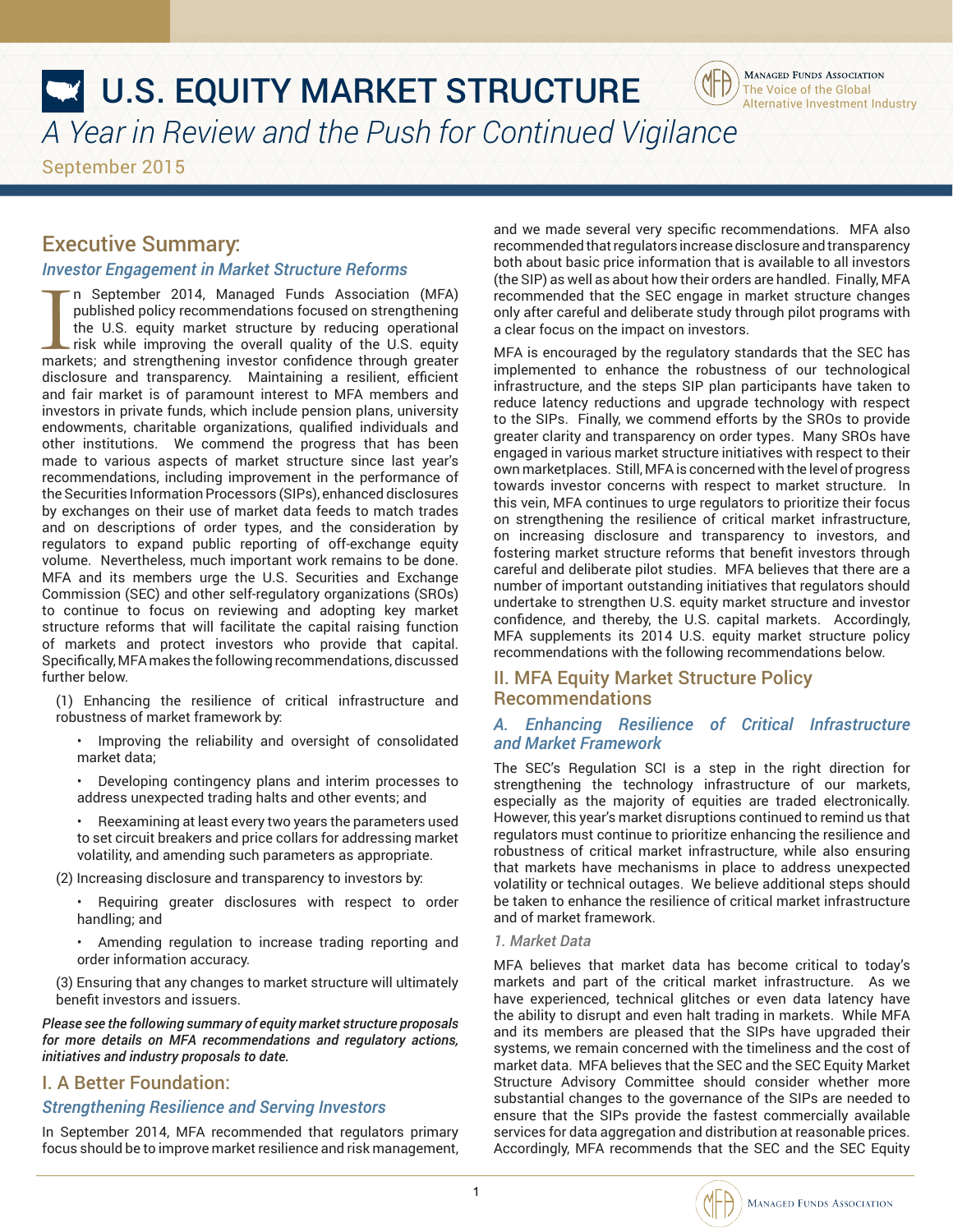Market Structure Advisory Committee conduct a more in-depth examination of SIPs and market data, including the governance of the SIPs.

#### *2. Closing Auctions and Contingency Plans*

The July 8, 2015, New York Stock Exchange (NYSE) trading halt highlighted, on the one hand, the robustness of the equity market structure, and, on the other hand, the need for better contingency plans in the event that the NYSE or any other marketplace would not have been able to reopen for trading after a technical outage. MFA was surprised to learn that exchanges did not already have contingency plans with respect to an auction process in the event that their marketplace would not be able to (re)open for unexpected but not unforeseeable reasons. As investors often rely on the closing price of a primary listing market for establishing a reliable closing price for investment fund valuation purposes and for facilitating liquidity, MFA recommends that exchanges develop contingency plans and interim processes to address unexpected trading halts and other unexpected but foreseeable events.<sup>1</sup>

#### *3. Addressing Market Volatility*

MFA has supported the use of market-wide circuit breakers and price collars, such as the limit up-limit down mechanism, to address extreme market volatility. As markets continue to evolve and experience periodic episodes of volatility, we believe it's important to periodically review and reexamine whether circuit breakers and price collars are set at optimal market parameters to limit market disruption, particularly in light of recent volatility at the open and close of markets and the rapid growth in volume of exchangetraded funds. MFA recommends that regulators conduct, at least every two years, a data-driven review of the parameters used to set circuit breakers and price collars, including back-tests of these parameters against real-world market experience and, to amend the parameters, as appropriate.

#### *B. Increasing Disclosure and Transparency to Investors*

MFA continues to support regulatory initiatives to increase disclosure and transparency to investors. With better information, investors will be more equipped to determine if a venue and/ or order routing product meets their trading needs, and compare disparate broker offerings.

#### *1. Transparency in Order Handling*

On October 24, 2014, the Investment Company Institute, the Securities Industry and Financial Markets Association and MFA, jointly submitted to the SEC recommendations for increasing the minimum-level order routing disclosure and execution quality information broker-dealers could provide, upon request by, institutional investors. $^2$  MFA continues to support greater transparency to investors of broker routing practices, as well as regulatory initiatives by SEC and FINRA to ensure more accurate trade and order reporting by trading venues.

### *2. Accurate Trading Data*

In addition to FINRA's ATS transparency initiative,<sup>3</sup> MFA believes that FINRA should amend its trade reporting and Order Audit Trail System (OATS) rules to require investment firms that are alternative trading systems to report execution and order times to FINRA facilities and to OATS in terms of hours, minutes, seconds and milliseconds.4 Currently, a firm may report trades and order information in terms of seconds rather than milliseconds to the FINRA facilities and OATS, if the firm's system only captures trades and order information in seconds. We believe that while this exception may be appropriate for a small broker-dealer, it is not appropriate for an electronic trading venue. There should be uniformity in reporting by trading venues. We recommend that FINRA require alternative trading systems to report execution and order times to the closest millisecond.

### *C. Market Structure Reform Pilot Studies*

Since MFA published its 2014 equity market structure recommendations, other market participants, including SROs and other associations, have issued recommendations for market structure reforms. Some interesting industry proposals include recommendations on restructuring market access fees, mechanisms to enhance trading for less-liquid securities, and amendments to the order protection rule and the locked or crossed markets rule, among many others. Changes to the market structure will result in trade-offs and will need to be considered in tandem, since there will be some net winners and losers in some of these changes. Various market participants have advocated positions that benefit their particular business model. Regulators should be vigilant in ensuring that any changes will ultimately benefit investors and issuers, and not a particular business's bottom line. MFA members have differing opinions with respect to some of the equity market structure recommendations, but welcome the public discourse and the generation of new ideas. As regulators consider equity market structure reform, MFA recommends the following principles:

As expressed by SEC Chair Mary Jo White, the SEC must stay focused on its goal to "adopt regulatory approaches that ensure intermediaries harness the forces of technology and competition to better serve the needs of investors." 5

• Changes to market structure should be made deliberately and only after a disciplined, data-driven study to ensure that rulemaking is driven, less by competitive interests among market intermediaries, and more by measurable benefits to investors and issuers in terms of liquidity, efficiency, competition and capital formation.

• Equity market structure reform should balance the goal of reducing unnecessary market complexity and costs with the benefits of fostering competition in the investor's favor.

\*\*\*\*\*

<sup>1</sup> *See, e.g.,* NYSE and Nasdaq to Increase Resilience of Closing Auction Process for U.S. Equities, available at: [http://ir.theice.com/press-and](http://ir.theice.com/press-and-publications/press-releases/all-categories/2015/07-22-2015.aspx.)[publications/press-releases/all-categories/2015/07-22-2015.aspx](http://ir.theice.com/press-and-publications/press-releases/all-categories/2015/07-22-2015.aspx.).

<sup>2</sup> *See* letter to Mary Jo White, Chair, SEC, from ICI, SIFMA and MFA, dated October 23, 2014, regarding "Customer-Specific Order Routing Disclosures for Institutional Investors," available at: [https://www.managedfunds.org/wp](https://www.managedfunds.org/wp-content/uploads/2014/10/Cover-Letter-for-Execution-Venue-Template1.p)[content/uploads/2014/10/Cover-Letter-for-Execution-Venue-Template1.](https://www.managedfunds.org/wp-content/uploads/2014/10/Cover-Letter-for-Execution-Venue-Template1.p) [pdf](https://www.managedfunds.org/wp-content/uploads/2014/10/Cover-Letter-for-Execution-Venue-Template1.p).

<sup>3</sup> *See*, FINRA Makes Dark Pool Data Available Free to the Investing Public, June 2, 2014, available at: [https://www.finra.org/newsroom/2014/](https://www.finra.org/newsroom/2014/finra-makes-dark-pool-data-available-free-investing-public) [finra-makes-dark-pool-data-available-free-investing-public](https://www.finra.org/newsroom/2014/finra-makes-dark-pool-data-available-free-investing-public). *See also,* FINRA Requests Comment on a Proposal to Publish OTC Equity Volume Executed Outside Alternative Trading Systems, FINRA Regulatory Notice 14-48 (November 2014), available at: [http://www.finra.org/industry/](http://www.finra.org/industry/notices/14-48) [notices/14-48](http://www.finra.org/industry/notices/14-48).

<sup>4</sup> *See* FINRA Notice-to-Members 14-21, May 2014, available at: [https://www.](https://www.finra.org/sites/default/files/NoticeDocument/p506337.pdf) [finra.org/sites/default/files/NoticeDocument/p506337.pdf](https://www.finra.org/sites/default/files/NoticeDocument/p506337.pdf)

<sup>5</sup> Mary Jo White, Chair, SEC, Intermediation in the Modern Securities Markets: Putting Technology and Competition to Work for Investors, June 20, 2014, available at: [http://www.sec.gov/News/Speech/Detail/](http://www.sec.gov/News/Speech/Detail/Speech/1370542122012#.VBiOIVJMuM9) [Speech/1370542122012#.VBiOIVJMuM9](http://www.sec.gov/News/Speech/Detail/Speech/1370542122012#.VBiOIVJMuM9)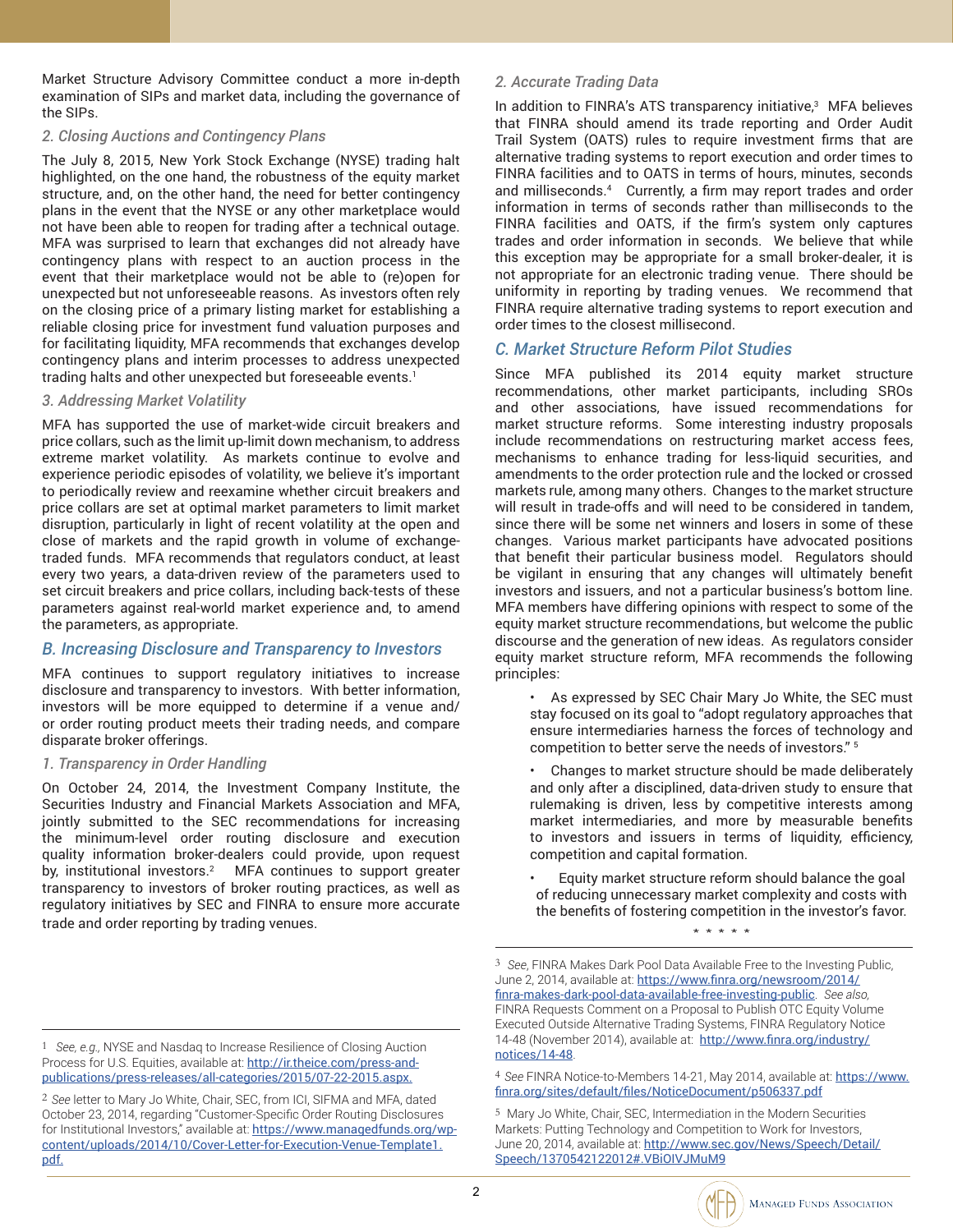#### *Improving Market Resilience and Risk Management*

#### *Pre-Trade Controls* MFA Recommendation from September 2014 Regulatory Action, Initiatives & Industry Proposals MFA Comments & Further Recommendations MFA recommended that the SEC or FINRA provide more specific guidance on pre-trade risk controls to increase transparency to investors, encourage greater uniformity of controls among broker-dealers, and reduce concerns with respect to discrepancies in latency. **SEC,** Chair White has asked staff to submit a rulemaking recommendation to improve firms' risk management of trading algorithms and enhance regulatory oversight of their use. [http://www.sec.gov/news/statement/optimi](http://www.sec.gov/news/statement/optimizing-our-equity-market-structure.html) [zing-our-equity-market-structure.html](http://www.sec.gov/news/statement/optimizing-our-equity-market-structure.html) **FINRA** in March 2015 issued to its members: Regulatory Notice 15-09, Guidance on Effective Supervision and Control Practices for Firms Engaging in Algorithmic Trading Strategies. <http://www.finra.org/industry/notices/15-09> MFA believes that FINRA's guidance is a helpful step towards greater uniformity of controls among broker-dealers, but urges regulators to take greater steps in encouraging greater uniformity of pre-trade risk controls among broker-dealers.

### *Standardized Kill Switches*

| <b>MFA Recommendation from</b>                                                                                                                                                                                                                                                                                                                         | <b>Regulatory Action, Initiatives &amp;</b>                                                                                                                                                                                                                                                                                          | <b>MFA Comments &amp; Further</b>                                                                                                        |
|--------------------------------------------------------------------------------------------------------------------------------------------------------------------------------------------------------------------------------------------------------------------------------------------------------------------------------------------------------|--------------------------------------------------------------------------------------------------------------------------------------------------------------------------------------------------------------------------------------------------------------------------------------------------------------------------------------|------------------------------------------------------------------------------------------------------------------------------------------|
| September 2014                                                                                                                                                                                                                                                                                                                                         | <b>Industry Proposals</b>                                                                                                                                                                                                                                                                                                            | Recommendations                                                                                                                          |
| MFA recommended that the SEC direct<br>exchanges to work together to develop a<br>standardized mandatory kill switch protocol,<br>methodology, and rules. Standardizing a kill<br>switch protocol will simplify implementation<br>and use by exchange members, as well as<br>create a level playing field with respect to<br>discrepancies in latency. | Many SROs have their own optional kill<br>switch functionality.<br><b>NYSE:</b><br>https://www.sec.gov/rules/sro/nyse/2013/3<br>4-71164.pdf<br>Nasdag:<br>https://www.sec.gov/rules/sro/nyse/2013/3<br>4-71164.pdf<br><b>BATS:</b><br>http://cdn.batstrading.com/resources/press<br>releases/BATS_Risk_Controls_112612_FINA<br>L.pdf | MFA believes that standardization across<br>exchanges is needed as it will simplify<br>implementation and use by<br>exchange<br>members. |

### *Enhancing Critical Technology Infrastructure*

| <b>MFA Recommendation from</b> | <b>Regulatory Action, Initiatives &amp;</b>                                                                                                                                                                                                         | <b>MFA Comments &amp; Further</b>                                                                                                                                                                          |
|--------------------------------|-----------------------------------------------------------------------------------------------------------------------------------------------------------------------------------------------------------------------------------------------------|------------------------------------------------------------------------------------------------------------------------------------------------------------------------------------------------------------|
| September 2014                 | <b>Industry Proposals</b>                                                                                                                                                                                                                           | Recommendations                                                                                                                                                                                            |
|                                | <b>SEC</b><br>Regulation<br>Systems<br>adopted<br>Compliance and Integrity on November 19,<br>2014, designed to strengthen the technology<br>infrastructure of the U.S. securities markets.<br>http://www.sec.gov/rules/final/2014/34-<br>73639.pdf | MFA applauds the SEC for enhancing the<br>critical<br>technological<br>robustness of<br>infrastructure.<br>https://www.managedfunds.org/wp-<br>content/uploads/2013/07/MFA-Reg-SCI-<br>$final-7-17-13.pdf$ |

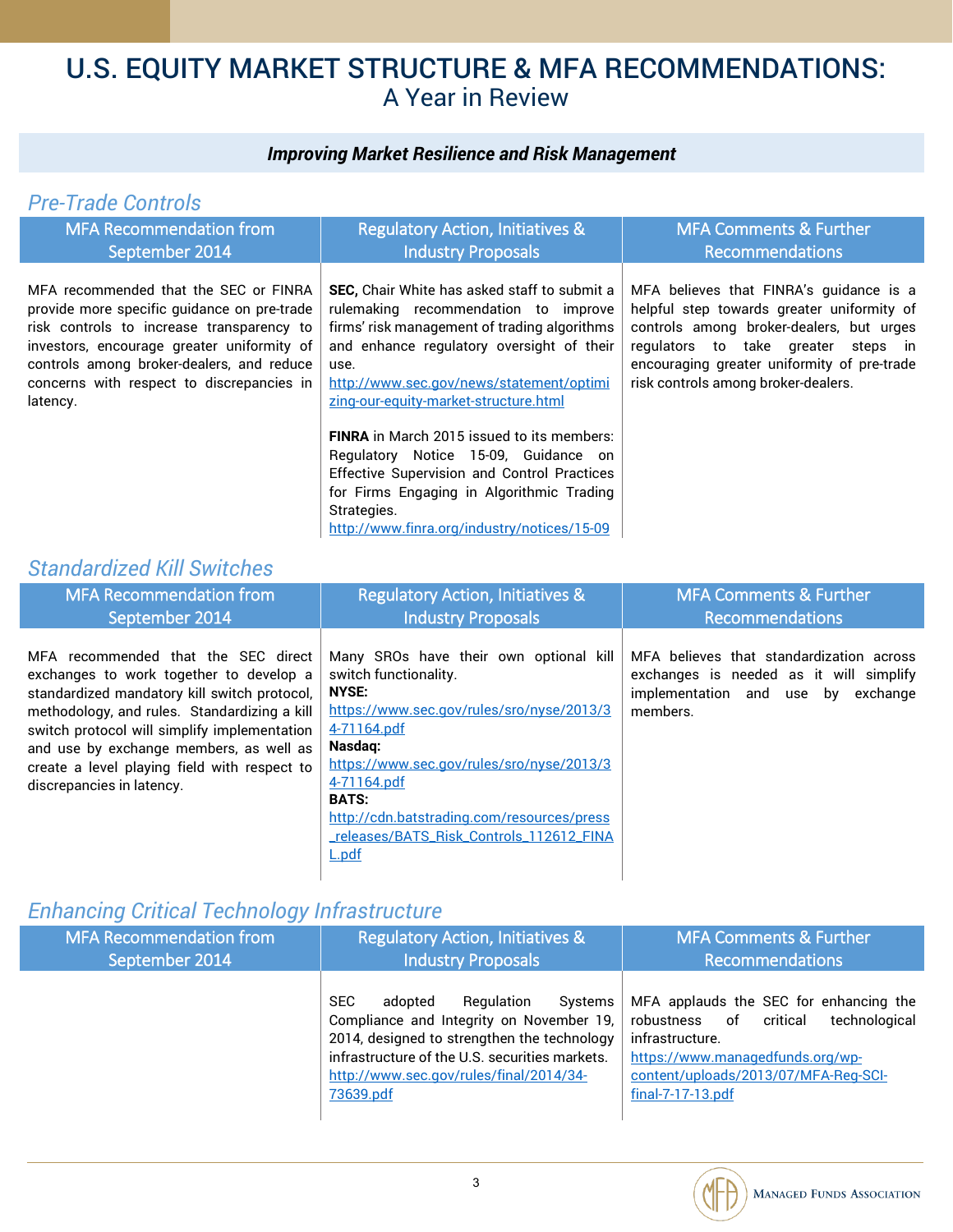### *Closing Auctions and Contingency Plans*

| <b>MFA Recommendation from</b><br>September 2014 | <b>Regulatory Action, Initiatives &amp;</b><br><b>Industry Proposals</b>                                                                                                                                                                                                                                                                                                                                                                                                                                                                                                                                                                | <b>MFA Comments &amp; Further</b><br><b>Recommendations</b>                                                                                                                                                                                                                                                         |
|--------------------------------------------------|-----------------------------------------------------------------------------------------------------------------------------------------------------------------------------------------------------------------------------------------------------------------------------------------------------------------------------------------------------------------------------------------------------------------------------------------------------------------------------------------------------------------------------------------------------------------------------------------------------------------------------------------|---------------------------------------------------------------------------------------------------------------------------------------------------------------------------------------------------------------------------------------------------------------------------------------------------------------------|
|                                                  | The July 8, 2015 New York Stock Exchange<br>(NYSE) trading halt highlighted, on the one<br>hand, the robustness of the equity market<br>structure, and, on the other hand, the need<br>for better contingency plans in the event that<br>the NYSE or any other marketplace are not<br>able to reopen for trading after a technical<br>outage.<br>On July 22, 2015, NYSE and Nasdaq<br>announced an agreement to back up each<br>other's closing auctions in the event of a<br>trading outage, such as the July 8, 2015<br>incident.<br>http://www.nasdaq.com/article/nyse-<br>nasdag-plan-closingauction-cooperation-<br>20150722-01346 | As investors often rely on the closing auction<br>for establishing fair and reliable closing<br>prices and facilitating liquidity,<br>MFA<br>recommends that exchanges<br>develop<br>contingency plans and interim processes to<br>address unexpected trading halts and other<br>unexpected but foreseeable events. |
|                                                  |                                                                                                                                                                                                                                                                                                                                                                                                                                                                                                                                                                                                                                         |                                                                                                                                                                                                                                                                                                                     |

### *Addressing Market Volatility*

| <b>MFA Recommendation from</b><br>September 2014                                                                                                                       | <b>Regulatory Action, Initiatives &amp;</b><br><b>Industry Proposals</b>                                         | <b>MFA Comments &amp; Further</b><br><b>Recommendations</b>                                                                                                                                                                                                                                                                                                                                                                                                                                                   |  |
|------------------------------------------------------------------------------------------------------------------------------------------------------------------------|------------------------------------------------------------------------------------------------------------------|---------------------------------------------------------------------------------------------------------------------------------------------------------------------------------------------------------------------------------------------------------------------------------------------------------------------------------------------------------------------------------------------------------------------------------------------------------------------------------------------------------------|--|
| MFA has supported the use of market-wide<br>circuit breakers and price collars, such as the<br>limit up-limit down mechanism, to address<br>extreme market volatility. | On August 24, 2015, exchange-traded funds<br>experienced significant volatility during<br>morning trading hours. | MFA believes it is important to periodically<br>review and reexamine whether circuit<br>breakers and price collars are set at optimal<br>market<br>to limit<br>market<br>parameters<br>MFA recommends that<br>disruption.<br>regulators conduct, at least every two years,<br>a data-driven review of the parameters used<br>to set circuit breakers and price collars,<br>including back-tests of these parameters<br>against real-world market experiences; and<br>to amend the parameters, as appropriate. |  |

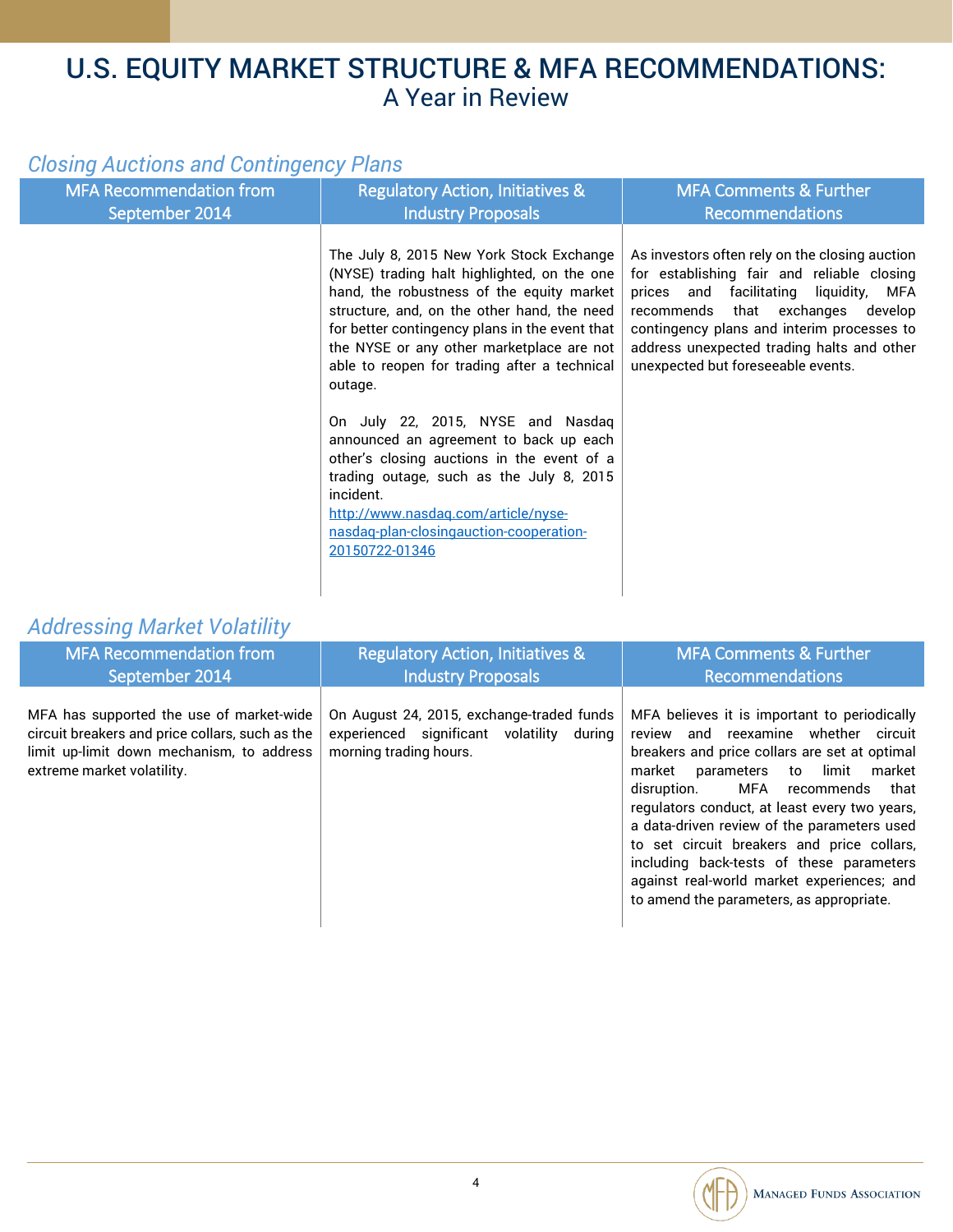#### *Increasing Disclosure and Transparency*

### *Trading Venue Transparency*

| <b>MFA Recommendation from</b><br>September 2014                                                                                                                                                                                                                                                                      | <b>Regulatory Action, Initiatives &amp;</b><br><b>Industry Proposals</b>                                                                                                                                                                                                                                             | <b>MFA Comments &amp; Further</b><br><b>Recommendations</b>                                                                                                                                                                 |
|-----------------------------------------------------------------------------------------------------------------------------------------------------------------------------------------------------------------------------------------------------------------------------------------------------------------------|----------------------------------------------------------------------------------------------------------------------------------------------------------------------------------------------------------------------------------------------------------------------------------------------------------------------|-----------------------------------------------------------------------------------------------------------------------------------------------------------------------------------------------------------------------------|
| MFA recommended that FINRA expand its<br>ATS transparency initiative to include weekly<br>volume and trade information on a stock-by-<br>stock basis for equity securities traded over-<br>the-counter by each FINRA member.                                                                                          | <b>SEC.</b> Chair White has asked Staff to submit a<br>rulemaking recommendation to enhance<br>transparency of ATS operations.<br>http://www.sec.gov/news/statement/optimi<br>zing-our-equity-market-structure.html                                                                                                  | MFA is encouraged by FINRA's proposal to<br>further<br>expand<br>ATS<br>transparency.<br>Nevertheless, MFA continues<br>to urge<br>regulators to require ATSs to provide, in<br>addition to volume information, information |
| MFA recommended that the SEC require an<br>ATS to make publicly available on its website<br>its Form ATS, and information on how it<br>operates and how orders interact on the ATS.<br>The SEC should also make available on its<br>website a list of ATSs and links to each<br>ATS's Form ATS. This would facilitate | <b>FINRA</b> in November 2014 issued Regulatory<br>Notice 14-48, a proposal to expand its ATS<br>transparency initiative to publish<br>the<br>remaining equity volume executed OTC,<br>includina<br>non-ATS electronic<br>trading<br>systems and internalized trades.<br>http://www.finra.org/industry/notices/14-48 | on operations and how orders interact on an<br>ATS.                                                                                                                                                                         |
| disclosure to investors and enhance their<br>ability to compare venues.                                                                                                                                                                                                                                               |                                                                                                                                                                                                                                                                                                                      |                                                                                                                                                                                                                             |

### *Timely Market Data*

| <b>MFA Recommendation from</b>                                                                                                                                                                                                                                                                                                                                                                                                                                                                                                                                                                                                                                                                                                                 | <b>Regulatory Action, Initiatives &amp;</b>                                                                                                                                                                                                                                                                                                                                                                                                                                                                                                                                                                                                                                                                             | <b>MFA Comments &amp; Further</b>                                                                                                                                                                                                                                                                                                                                                                                                                                                                                                                                                                                                                                                                                                    |
|------------------------------------------------------------------------------------------------------------------------------------------------------------------------------------------------------------------------------------------------------------------------------------------------------------------------------------------------------------------------------------------------------------------------------------------------------------------------------------------------------------------------------------------------------------------------------------------------------------------------------------------------------------------------------------------------------------------------------------------------|-------------------------------------------------------------------------------------------------------------------------------------------------------------------------------------------------------------------------------------------------------------------------------------------------------------------------------------------------------------------------------------------------------------------------------------------------------------------------------------------------------------------------------------------------------------------------------------------------------------------------------------------------------------------------------------------------------------------------|--------------------------------------------------------------------------------------------------------------------------------------------------------------------------------------------------------------------------------------------------------------------------------------------------------------------------------------------------------------------------------------------------------------------------------------------------------------------------------------------------------------------------------------------------------------------------------------------------------------------------------------------------------------------------------------------------------------------------------------|
| September 2014                                                                                                                                                                                                                                                                                                                                                                                                                                                                                                                                                                                                                                                                                                                                 | <b>Industry Proposals</b>                                                                                                                                                                                                                                                                                                                                                                                                                                                                                                                                                                                                                                                                                               | <b>Recommendations</b>                                                                                                                                                                                                                                                                                                                                                                                                                                                                                                                                                                                                                                                                                                               |
| MFA recommended that the SEC request<br>Plan Participants of SIPs to improve the<br>reliability, resilience, connectivity and latency<br>of the SIPs. MFA believes that market data<br>has become critical to today's markets and<br>part of the critical market infrastructure. As<br>we have experienced, technical glitches or<br>even data latency have the ability to disrupt<br>and even halt trading in markets.<br>market providing data to the<br>Each<br>consolidated data feeds should include a<br>synchronized<br>with a<br>stamp,<br>time<br>synchronized time server, to indicate when a<br>trading venue processed the display of an<br>order or executed a trade. Timestamps on<br>third-market trades should be taken at the | SEC, Chair White, in 2014, requested that<br>exchanges submit filings to the SEC that<br>describe their use of data feeds for handling<br>and executing orders and that clarify the<br>operation of the order types available on<br>their exchanges.<br>The SROs in the<br>consolidated market data plans have<br>incorporated a new timestamp on their data<br>feeds that greatly expands the ability of the<br>public to assess data latency.<br>http://www.sec.gov/news/statement/optimi<br>zing-our-equity-market-structure.html<br>FINRA in November 2014 issued Regulatory<br>Notice 14-47, a proposal to tighten business<br>synchronization<br>clock<br>requirements.<br>Tolerance for computer clocks would be | While MFA and its members are pleased that<br>upgrades have been made with respect to<br>the SIPs, we remain concerned with the<br>timeliness and the cost of market data. MFA<br>believes that the SEC and the SEC Equity<br>Market Structure Advisory Committee should<br>consider whether more substantial changes<br>to the governance of the SIPs are needed to<br>ensure that the SIPs provide the fastest<br>commercially available services for data<br>aggregation and distribution at reasonable<br>prices. Accordingly, MFA recommends that<br>the SEC and the SEC Equity Market Structure<br>Advisory Committee conduct a more in-depth<br>examination of SIPs and market data,<br>including the governance of the SIPs. |
| time the trading center executes the trade.                                                                                                                                                                                                                                                                                                                                                                                                                                                                                                                                                                                                                                                                                                    | reduced to 50 milliseconds; tolerance for                                                                                                                                                                                                                                                                                                                                                                                                                                                                                                                                                                                                                                                                               | In addition to FINRA's ATS transparency                                                                                                                                                                                                                                                                                                                                                                                                                                                                                                                                                                                                                                                                                              |
| In this way, market participants would be                                                                                                                                                                                                                                                                                                                                                                                                                                                                                                                                                                                                                                                                                                      | mechanical time-stamping devices would                                                                                                                                                                                                                                                                                                                                                                                                                                                                                                                                                                                                                                                                                  | initiative, MFA believes that FINRA should                                                                                                                                                                                                                                                                                                                                                                                                                                                                                                                                                                                                                                                                                           |
| able to monitor the latency of each feed and<br>assess its sufficiency.                                                                                                                                                                                                                                                                                                                                                                                                                                                                                                                                                                                                                                                                        | remain<br>at<br>second.<br>one<br>http://www.finra.org/industry/notices/14-47                                                                                                                                                                                                                                                                                                                                                                                                                                                                                                                                                                                                                                           | amend its trade reporting and Order Audit<br>Trail System (OATS) rules to require                                                                                                                                                                                                                                                                                                                                                                                                                                                                                                                                                                                                                                                    |

**SIFMA** recommends establishing and enforcing minimum levels of market data quality that must be maintained by a market

Trail System (OATS) rules to require investment firms that are alternative trading systems to report execution and order times to FINRA facilities and to OATS in terms of hours, minutes, seconds *and* milliseconds.

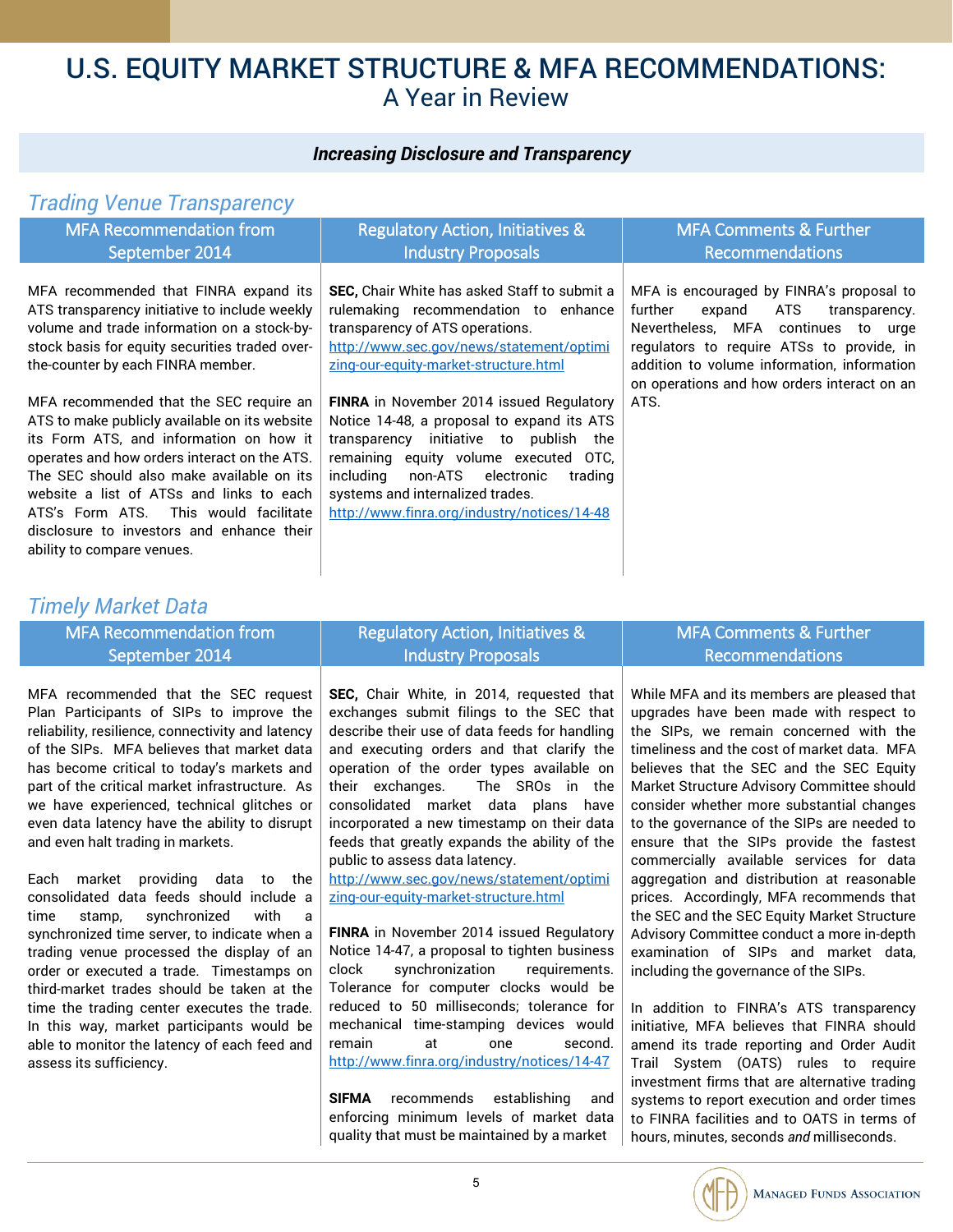### *Timely Market Data (Cont'd)*

| <b>MFA Recommendation from</b><br>September 2014 | <b>Regulatory Action, Initiatives &amp;</b><br><b>Industry Proposals</b>                                                                                                                                                                                                                                                                                                                                                                                               | <b>MFA Comments &amp; Further</b><br><b>Recommendations</b> |
|--------------------------------------------------|------------------------------------------------------------------------------------------------------------------------------------------------------------------------------------------------------------------------------------------------------------------------------------------------------------------------------------------------------------------------------------------------------------------------------------------------------------------------|-------------------------------------------------------------|
|                                                  | reporting to the SIPs; and to require market<br>centers to use consistent sources of data to<br>update their order books to minimize the<br>ability of market users to calculate order<br>book updates faster than the NBBO can be<br>updated in that market center. SIFMA also<br>recommends reforming the governance and<br>transparency of market data operations, and<br>to include industry and public representation<br>in the corporate governance of the SIPs. |                                                             |

### *Order Routing Disclosure*

| <b>MFA Recommendation from</b>                                                                                                                                                     | <b>Regulatory Action, Initiatives &amp;</b>                                                                                           | <b>MFA Comments &amp; Further</b>                                                                                                                                            |
|------------------------------------------------------------------------------------------------------------------------------------------------------------------------------------|---------------------------------------------------------------------------------------------------------------------------------------|------------------------------------------------------------------------------------------------------------------------------------------------------------------------------|
| September 2014                                                                                                                                                                     | <b>Industry Proposals</b>                                                                                                             | <b>Recommendations</b>                                                                                                                                                       |
| MFA recommended that the SEC require<br>broker-dealers to provide more detailed<br>disclosures of order routing and execution                                                      | SEC, Chair White has asked the staff to<br>propose rulemaking recommendations that<br>would enhance transparency of broker            | MFA<br>continues<br>to<br>support<br>greater<br>transparency to investors of broker routing<br>practices and recommends that the SEC                                         |
| Providing more<br>detailed<br>practices.<br>information on price improvement and order<br>execution to investors, in a uniform manner,<br>would allow investors to compare routing | routing practices for institutional orders.<br>http://www.sec.gov/news/statement/optimi<br>zing-our-equity-market-structure.html      | propose and adopt amendments to require<br>broker-dealers to provide more granular<br>information to investors on order routing and<br>execution practices, per MFA, ICI and |
| and execution across broker-dealers. The<br>SEC should consider amending Rules 605<br>and 606, not with a one-size-fits-all approach,                                              | MFA/ICI/SIFMA, on October 23, 2014,<br>submitted to the SEC an order routing<br>disclosure template for the minimum-level of          | SIFMA's October 23, 2014 recommendations.<br>Without more information from broker-<br>dealers, investors cannot<br>meaningfully                                              |
| but to require disclosure reports that provide<br>more granular information and are designed<br>specifically for the use of either the retail or                                   | disclosure of order routing and execution<br>quality information broker-dealers could<br>provide, upon request by, institutional      | evaluate execution quality.                                                                                                                                                  |
| institutional investor in mind. These reports<br>should serve as a minimum level of                                                                                                | investors.<br>https://www.managedfunds.org/wp-                                                                                        |                                                                                                                                                                              |
| disclosure by broker-dealers, as investors                                                                                                                                         | content/uploads/2014/10/Cover-Letter-for-                                                                                             |                                                                                                                                                                              |
| should have the ability to seek greater<br>information.                                                                                                                            | Execution-Venue-Template1.pdf                                                                                                         |                                                                                                                                                                              |
|                                                                                                                                                                                    | BATS, on January 21, 2015, petitioned the                                                                                             |                                                                                                                                                                              |
| Exchanges should provide clearer disclosure                                                                                                                                        | SEC to require all ATSs to provide customers                                                                                          |                                                                                                                                                                              |
| on order routing, order type interaction, and                                                                                                                                      | with their rules of operation, and to amend                                                                                           |                                                                                                                                                                              |
| execution volume from displayed orders,<br>partially displayed/undisplayed orders, and<br>fully undisplayed orders.                                                                | Rules 605 and 605 of Regulation NMS to<br>require additional disclosure of achieved<br>execution quality on a broker by broker basis. |                                                                                                                                                                              |



[http://www.sec.gov/rules/petitions/2015/pe](http://www.sec.gov/rules/petitions/2015/petn4-680.pdf)

[tn4-680.pdf](http://www.sec.gov/rules/petitions/2015/petn4-680.pdf)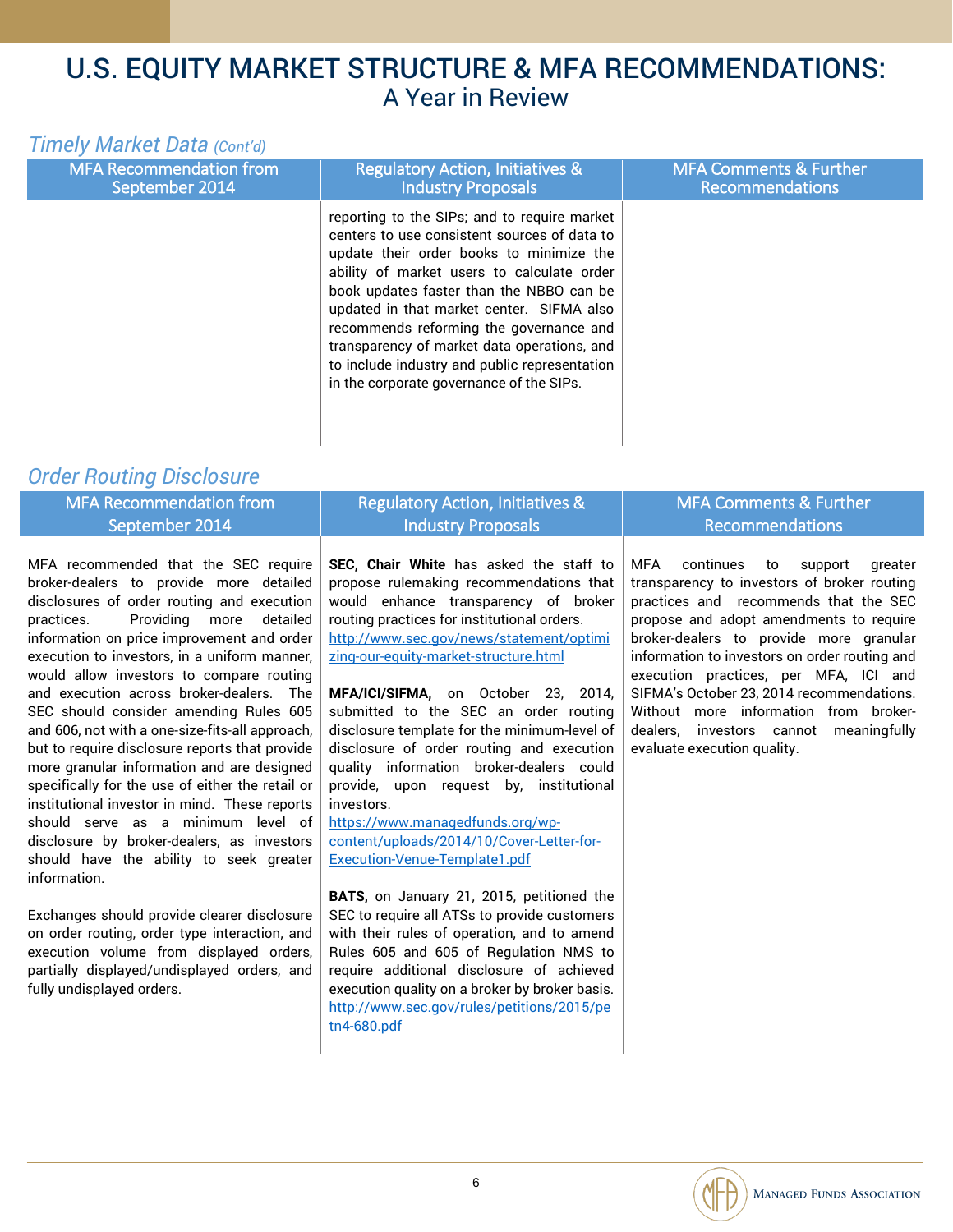### *Exchange Order Types*

|                                                                                                                                                                                                                                                                                                                                                                                                                                                                                       |                                                                                                                                                                                                                                                                                                                                                                                                                                                                                                                                                                                                                                                                                                                                                                                                                                                                                                                                                                                                                                                                        | <b>MFA Comments &amp; Further</b>                                                                                                                                                                                                                                                                                                                                                                                                                                                        |
|---------------------------------------------------------------------------------------------------------------------------------------------------------------------------------------------------------------------------------------------------------------------------------------------------------------------------------------------------------------------------------------------------------------------------------------------------------------------------------------|------------------------------------------------------------------------------------------------------------------------------------------------------------------------------------------------------------------------------------------------------------------------------------------------------------------------------------------------------------------------------------------------------------------------------------------------------------------------------------------------------------------------------------------------------------------------------------------------------------------------------------------------------------------------------------------------------------------------------------------------------------------------------------------------------------------------------------------------------------------------------------------------------------------------------------------------------------------------------------------------------------------------------------------------------------------------|------------------------------------------------------------------------------------------------------------------------------------------------------------------------------------------------------------------------------------------------------------------------------------------------------------------------------------------------------------------------------------------------------------------------------------------------------------------------------------------|
| <b>MFA Recommendation from</b>                                                                                                                                                                                                                                                                                                                                                                                                                                                        | <b>Regulatory Action, Initiatives &amp;</b>                                                                                                                                                                                                                                                                                                                                                                                                                                                                                                                                                                                                                                                                                                                                                                                                                                                                                                                                                                                                                            |                                                                                                                                                                                                                                                                                                                                                                                                                                                                                          |
| September 2014                                                                                                                                                                                                                                                                                                                                                                                                                                                                        | <b>Industry Proposals</b>                                                                                                                                                                                                                                                                                                                                                                                                                                                                                                                                                                                                                                                                                                                                                                                                                                                                                                                                                                                                                                              | Recommendations                                                                                                                                                                                                                                                                                                                                                                                                                                                                          |
| MFA recommended that the SEC, in addition<br>to its heightened review of the function of<br>order types, continue to ensure that order<br>types "promote just and equitable principles<br>of trade" and, in general, "protect investors<br>and the public interest". Exchanges should<br>ensure that order type information is readily<br>accessible to market participants, including<br>clear descriptions on function, use and<br>benefits, as well as data on use and fill rates. | In response to Chair White's request that<br>each SRO conduct a comprehensive review<br>of the operation of each of the order types<br>that it offers to members, each SRO has filed<br>with the SEC rule amendments that provide<br>additional clarity and specificity on order<br>types and their functionality.<br>See the SEC website for the following SRO<br>rulemaking:<br>Securities Exchange Act Release Nos. 74796<br>(April 23, 2015), (SR-NYSEArca-2015-08);<br>74738 (April 16, 2015), (SR-BATS-2015-09);<br>74739 (April 16, 2015), (SR-BYX-2015-07);<br>74558 (March 20, 2015), (SR-NASDAQ-2015-<br>024); 74618 (March 31, 2015), (SR-Phlx-2015-<br>29); 74617 (March 31, 2015), (SR-BX-2015-<br>015); 74439 (March 4, 2015), (SR-EDGX-2015-<br>08); 74435 (March 4, 2015), (SR-EDGA-2015-<br>10); 73468 (October 29, 2014), (SR-EDGX-<br>2014-18); 73592 (November 13, 2014), (SR-<br>EDGA-2014-20); 73572 (November 10, 2014),<br>(SR-CHX-2014-18); 74678 (April 8, 2015), (SR-<br>NYSE-2015-15); and 74682 (April 8, 2015),<br>(SR-NYSEMKT-2015-22). | MFA commends Chair White's leadership<br>with respect to seeking greater transparency<br>on SRO order types for investors; and SROs<br>for amending their rules to provide more<br>detailed<br>descriptions on order<br>type<br>functionality and for eliminating unnecessary<br>MFA appreciates that the<br>order types.<br>amended SRO rules provide investors with<br>more information and understanding for the<br>different exchange order type, their uses and<br>functionalities. |

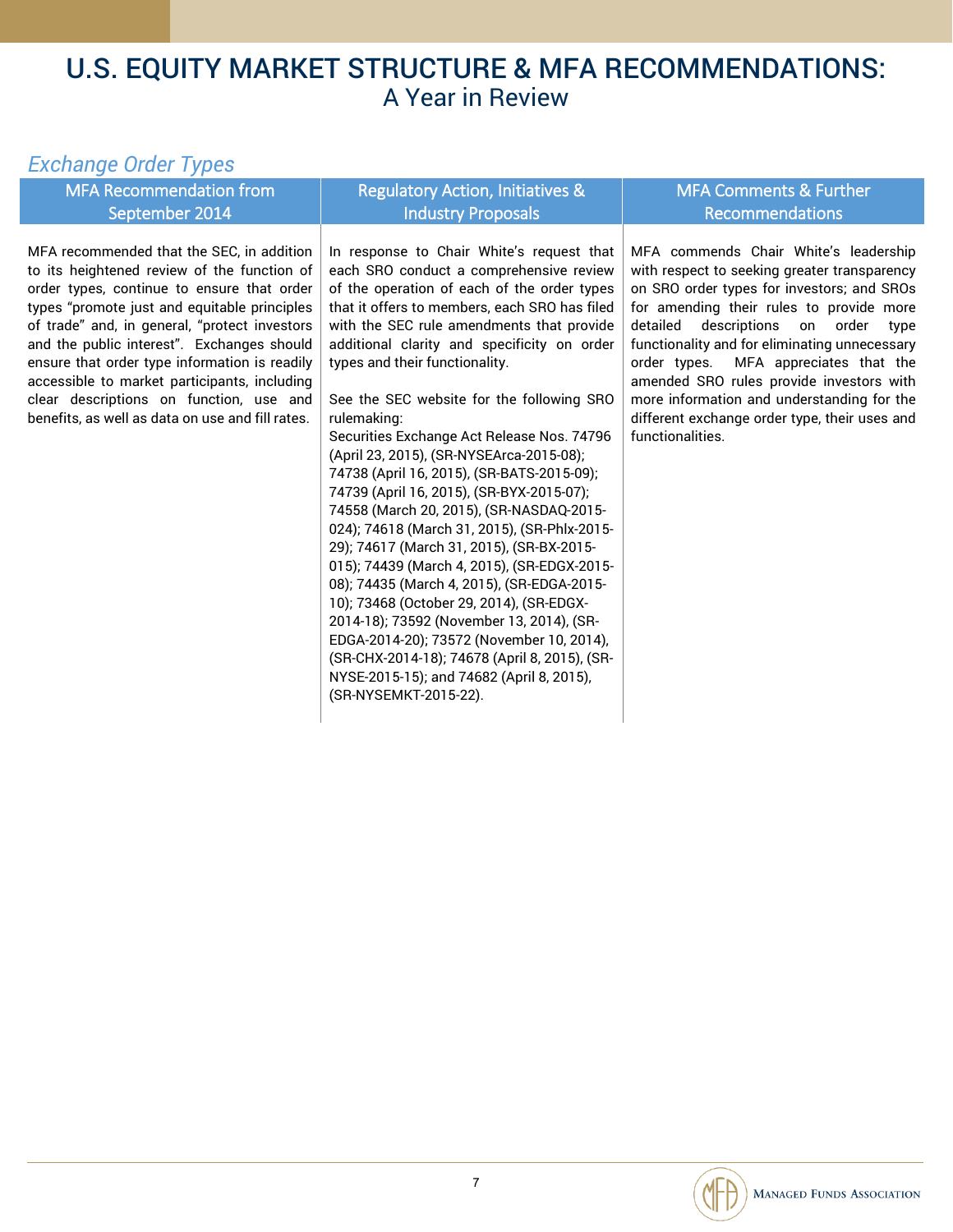### *Implementing Careful and Controlled Pilot Programs*

### *Tick Size Pilot Program*

 $\overline{a}$ 

| <b>MFA Recommendation from</b>                                                                                                                                                                                                                                                                                                                                                                                                                                                                                                                                                                                                                                                                                                                                                                                                                                                                                                                                                                  | <b>Regulatory Action, Initiatives &amp;</b>                                                                                                                                                                                                                                                                                                                                                                         | <b>MFA Comments &amp; Further</b>                                                                                                                                                                                                                                                                                                                                                                                                                                                                                                                                                                                                                                                                                                                                                                                                                                                                                                                                                                                                                                                                                                                                                                                                                                                                                                                 |
|-------------------------------------------------------------------------------------------------------------------------------------------------------------------------------------------------------------------------------------------------------------------------------------------------------------------------------------------------------------------------------------------------------------------------------------------------------------------------------------------------------------------------------------------------------------------------------------------------------------------------------------------------------------------------------------------------------------------------------------------------------------------------------------------------------------------------------------------------------------------------------------------------------------------------------------------------------------------------------------------------|---------------------------------------------------------------------------------------------------------------------------------------------------------------------------------------------------------------------------------------------------------------------------------------------------------------------------------------------------------------------------------------------------------------------|---------------------------------------------------------------------------------------------------------------------------------------------------------------------------------------------------------------------------------------------------------------------------------------------------------------------------------------------------------------------------------------------------------------------------------------------------------------------------------------------------------------------------------------------------------------------------------------------------------------------------------------------------------------------------------------------------------------------------------------------------------------------------------------------------------------------------------------------------------------------------------------------------------------------------------------------------------------------------------------------------------------------------------------------------------------------------------------------------------------------------------------------------------------------------------------------------------------------------------------------------------------------------------------------------------------------------------------------------|
| September 2014                                                                                                                                                                                                                                                                                                                                                                                                                                                                                                                                                                                                                                                                                                                                                                                                                                                                                                                                                                                  | <b>Industry Proposals</b>                                                                                                                                                                                                                                                                                                                                                                                           | Recommendations                                                                                                                                                                                                                                                                                                                                                                                                                                                                                                                                                                                                                                                                                                                                                                                                                                                                                                                                                                                                                                                                                                                                                                                                                                                                                                                                   |
| MFA recommended that for purposes of<br>testing market quality for small cap stocks,<br>the SEC should limit its Tick Size Pilot<br>Program to truly small cap stocks-i.e.,<br>stocks with gross revenue of \$750 million or<br>less.<br>The Trade-At provision would complicate the<br>Tick Size Pilot by adding variables that could<br>meaningfully impact the data of the Tick Size<br>Pilot by drastically<br>changing<br>market<br>participant behavior.<br>The SEC should<br>exclude a Trade-At provision from a Tick Size<br>Pilot, as it would likely frustrate the SEC's<br>intent to assess the impact of increased tick<br>sizes on liquidity for small cap stocks.<br>If the SEC proceeds to experiment with tick<br>sizes, it should consider a pilot program to<br>reduce the tick increment to a half-penny for<br>stocks with the highest trading volumes.<br>MFA believes this change in tick size could<br>improve market quality for investors and<br>reduce trading costs. | SEC on May 6, 2015 issued an Order<br>approving the NMS Plan to implement a Tick<br>Size Pilot Program. The Pilot will run for two<br>years; apply to selected NMS securities with<br>a market cap of \$3 billion or less; and will<br>include a Control Group and three Test<br>Groups. One of the Control Groups will be<br>subject to a Trade-At Rule.<br>http://www.sec.gov/rules/sro/nms/2015/34-<br>74892.pdf | MFA is disappointed with the breadth of the<br>Tick Size Pilot Program and concerned that it<br>will harm investors by resulting in higher<br>execution costs across a significantly large<br>scope of securities. MFA does, however,<br>appreciate the analytical design and<br>measurability of the Tick Size Pilot Program.<br>With respect to pilot studies in general, MFA<br>recommends the following principles:<br>As expressed by SEC Chair Mary Jo<br>$\bullet$<br>White, the SEC must stay focused<br>on its goal to "adopt regulatory<br>that<br>approaches<br>ensure<br>intermediaries harness the forces<br>of technology and competition to<br>better serve the<br>needs<br>of<br>investors."1<br>Changes to market structure<br>$\bullet$<br>should be made deliberately and<br>only after a disciplined, data-driven<br>study to ensure that rulemaking is<br>driven,<br>less<br>competitive<br>by<br>market<br>interests<br>among<br>intermediaries.<br>and<br>more<br>by<br>measurable benefits to investors<br>and issuers in terms of liquidity,<br>efficiency, competition and capital<br>formation.<br>Equity market structure reform<br>$\bullet$<br>should<br>balance the goal of<br>market<br>reducing<br>unnecessary<br>complexity and costs with the<br>benefits of fostering competition in<br>the investor's favor. |

<span id="page-9-0"></span> $^{-1}$  Mary Jo White, Chair, SEC, Intermediation in the Modern Securities Markets: Putting Technology and Competition to Work for Investors, June 20, 2014, available at: http://www.sec.gov/News/Speech/Detail/Speech/1370542122012#.VBiOIVJMuM9.